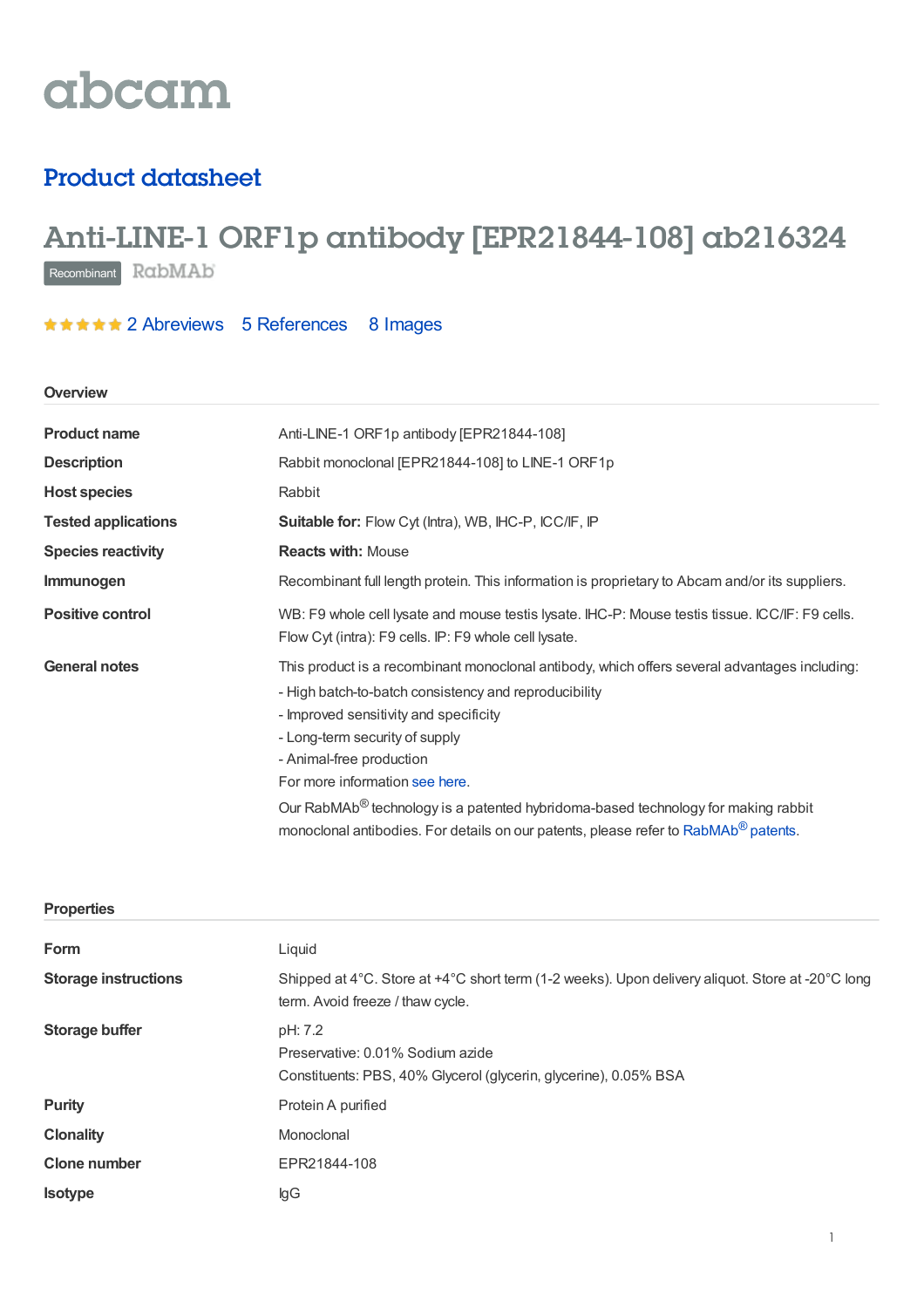### **Applications**

**The Abpromise guarantee** Our [Abpromise](https://www.abcam.com/abpromise) guarantee covers the use of ab216324 in the following tested applications.

The application notes include recommended starting dilutions; optimal dilutions/concentrations should be determined by the end user.

| <b>Application</b> | <b>Abreviews</b> | <b>Notes</b>                                                                                                                 |
|--------------------|------------------|------------------------------------------------------------------------------------------------------------------------------|
| Flow Cyt (Intra)   |                  | 1/500.                                                                                                                       |
| <b>WB</b>          |                  | 1/1000. Detects a band of approximately 41 kDa (predicted<br>molecular weight: 41 kDa).                                      |
| <b>IHC-P</b>       |                  | 1/500. Perform heat mediated antigen retrieval with Tris/EDTA<br>buffer pH 9.0 before commencing with IHC staining protocol. |
| <b>ICC/IF</b>      |                  | 1/100.                                                                                                                       |
| IP                 |                  | 1/30.                                                                                                                        |

### **Target**

**Relevance Exercise 3 Domain:** The coiled coil domain mediates homotrimerization. The RRM and the CTD domain are both required for proper RNA-binding activity. Function: Nucleic acid-binding protein which is essential for retrotransposition of LINE-1 elements in the genome. Functions as a nucleic acid chaperone binding its own transcript and therefore preferentially mobilizing the transcript from which they are encoded. Long interspersed element-1/LINE-1/L1 retrotransposons are present in more than 500'000 full (6 kb) or truncated copies in the human genome. Most of them are inactive but 80 to 100 of those elements could be transcribed, translated and active in any individual. An active LINE-1 encodes for 2 proteins translated from a single RNA containing 2 non-overlapping ORFs, ORF1 and ORF2. ORF1p is described in this entry as a representative of all ORF1p potentially expressed by active elements. ORF2p is described in the related entry AC O00370. PTM: Polyubiquitinated, probably by UBR2, which induces its degradation. Similarity: Belongs to the transposase 22 family.

### **Images**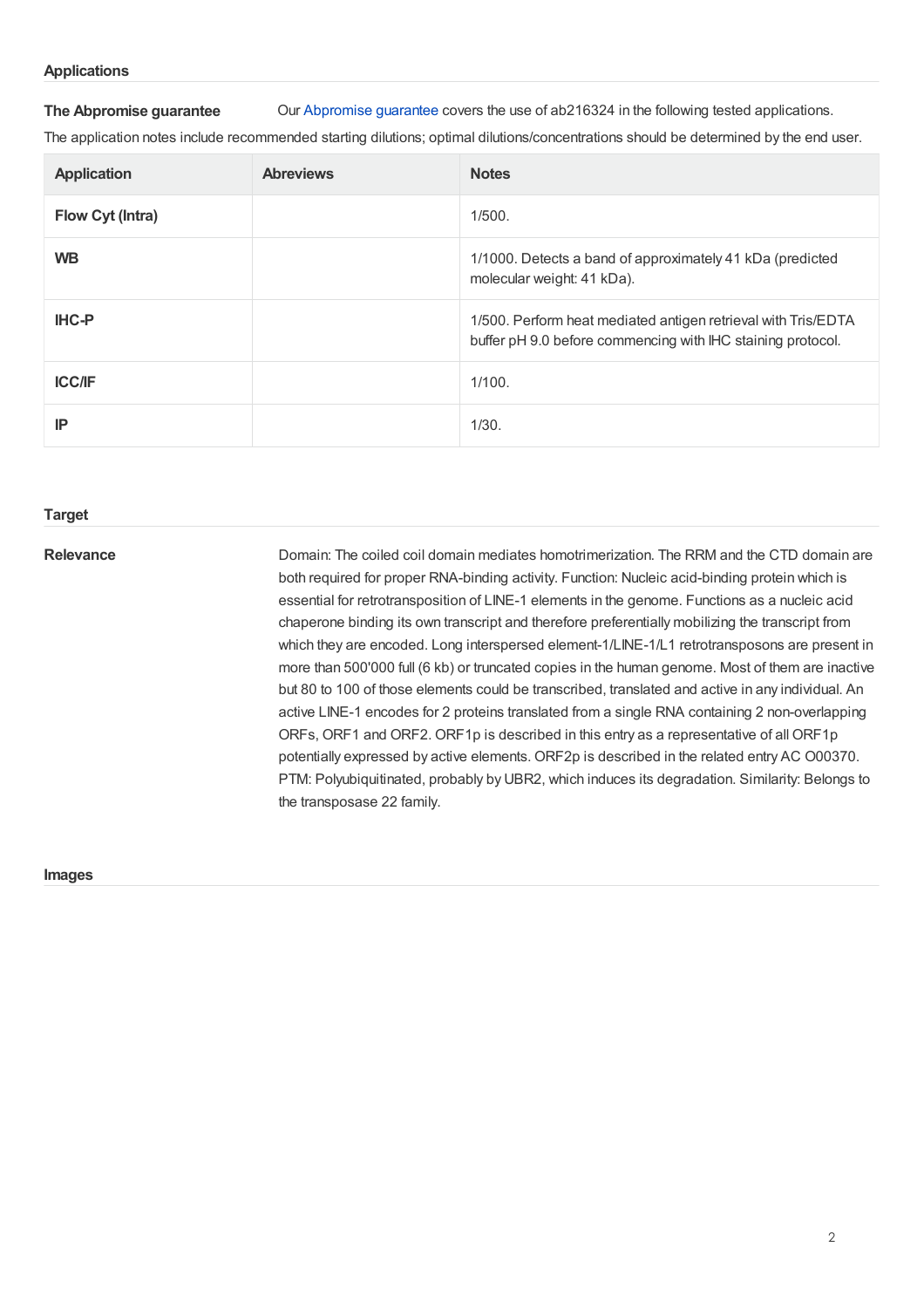

Immunohistochemistry (Formalin/PFA-fixed paraffinembedded sections) - Anti-LINE-1 ORF1p antibody [EPR21844-108] (ab216324)

Immunohistochemical analysis of paraffin-embedded mouse testis tissue labeling LINE-1 ORF1p with ab216324 at 1/500 dilution, followed by a ready to use Goat Anti-Rabbit IgG H&L (HRP). Cytoplasmic staining on spermatogonia of mouse testis (PMID: 24607009) is observed. Counterstained with hematoxylin. Secondary antibody only control: Used PBS instead of primary antibody, secondary antibody is a ready to use Goat Anti-Rabbit IgG H&L (HRP).

Perform heat mediated antigen retrieval using [ab93684](https://www.abcam.com/ab93684.html) (Tris/EDTA buffer, pH 9.0).



Western blot - Anti-LINE-1 ORF1p antibody [EPR21844-108] (ab216324)

**All lanes :** Anti-LINE-1 ORF1p antibody [EPR21844-108] (ab216324) at 1/1000 dilution

**Lane 1 :** F9 (mouse embryonal carcinoma epithelial cell), whole cell lysate

**Lane 2 :** NIH/3T3 (mouse embryonic fibroblast), whole cell lysate

Lysates/proteins at 20 µg per lane.

### **Secondary**

**All lanes :** Goat Anti-Rabbit IgG H&L (HRP) [\(ab97051](https://www.abcam.com/ab97051.html)) at 1/100000 dilution

**Predicted band size:** 41 kDa **Observed band size:** 41 kDa

**Exposure time:** 3 minutes

Blocking/Dilution buffer: 5% NFDM/TBST.

**Negative control:** NIH/3T3 (PMID:24324740).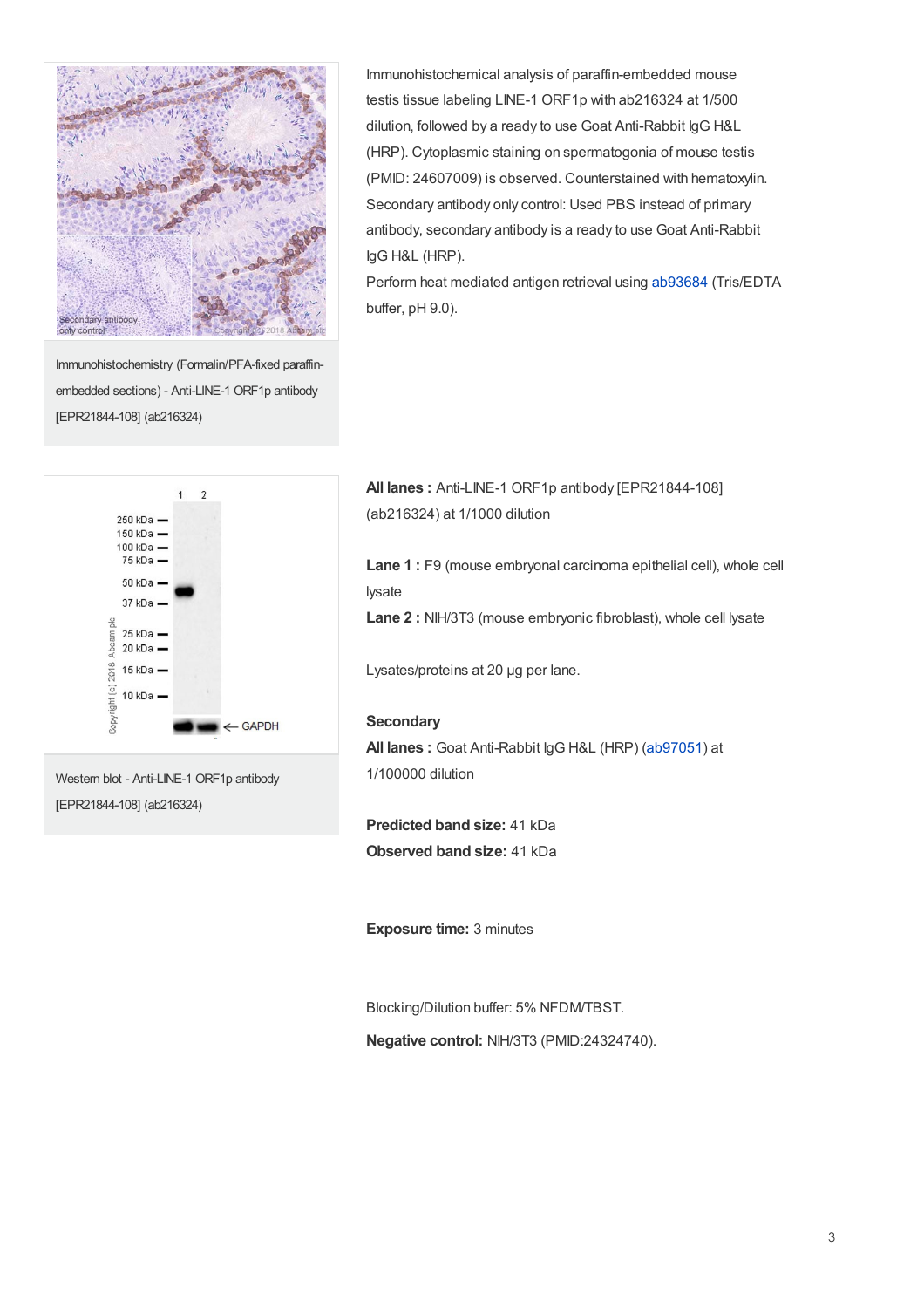



Anti-LINE-1 ORF1p antibody [EPR21844-108] (ab216324) at 1/1000 dilution + mouse testis lysate at 20 µg

### **Secondary**

Goat Anti-Rabbit IgG H&L (HRP) [\(ab97051](https://www.abcam.com/ab97051.html)) at 1/100000 dilution

**Predicted band size:** 41 kDa **Observed band size:** 41 kDa

**Exposure time:** 3 minutes

Blocking/Dilution buffer: 5% NFDM/TBST.



Immunohistochemistry (Formalin/PFA-fixed paraffinembedded sections) - Anti-LINE-1 ORF1p antibody [EPR21844-108] (ab216324)

Immunohistochemical analysis of paraffin-embedded mouse liver tissue labeling LINE-1 ORF1p with ab216324 at 1/500 dilution, followed by a ready to use Goat Anti-Rabbit IgG H&L (HRP). **Negative control:** No staining on mouse liver (PMID: 24607009) is observed. Counterstained with hematoxylin. Perform heat mediated antigen retrieval using [ab93684](https://www.abcam.com/ab93684.html) (Tris/EDTA buffer, pH 9.0).

4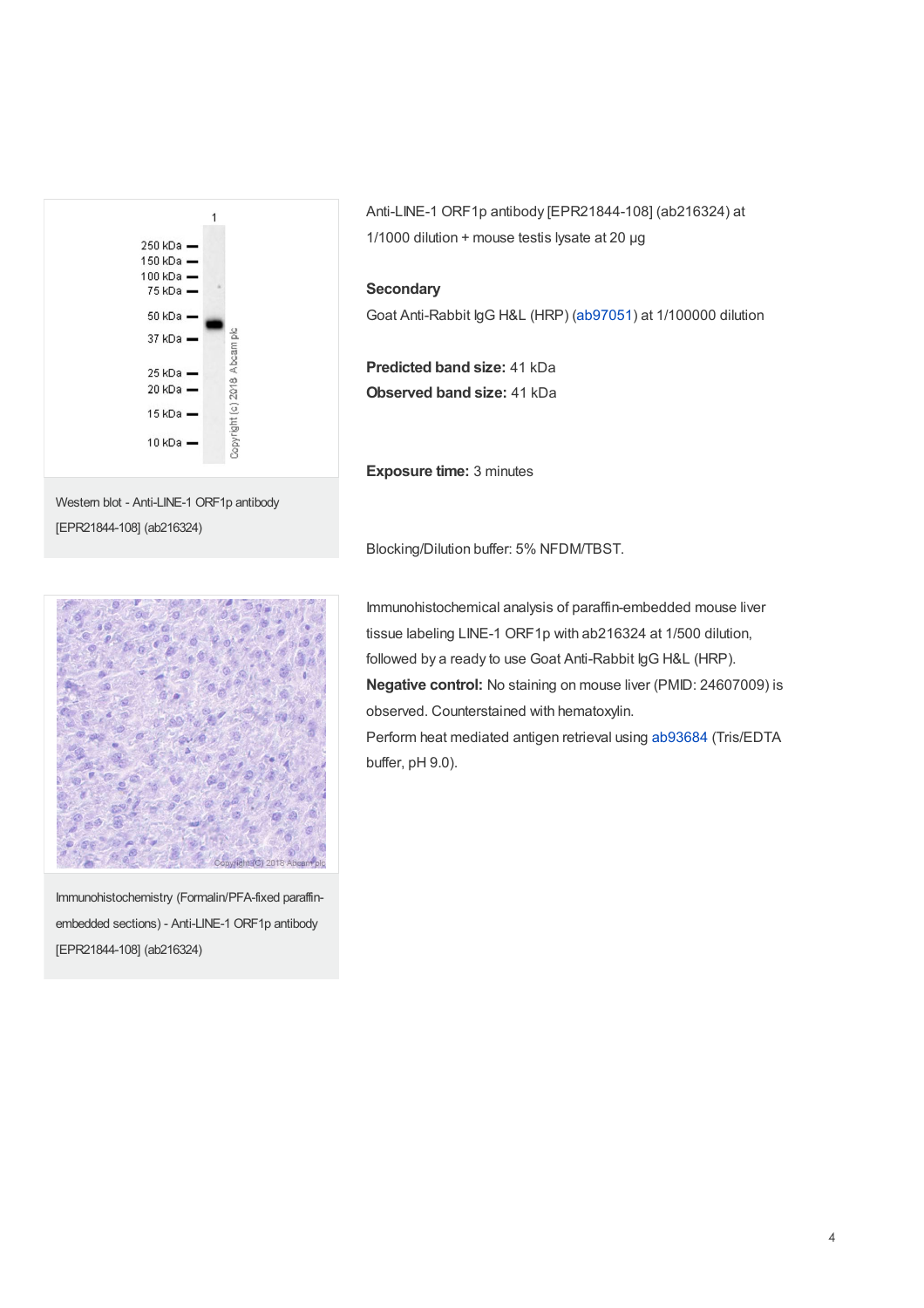

Immunocytochemistry/ Immunofluorescence - Anti-LINE-1 ORF1p antibody [EPR21844-108] (ab216324)



**Negative control:** NIH/3T3 (PMID: 24324740).

The nuclear counter stain is DAPI(blue). Tubulin is detected with [ab195889](https://www.abcam.com/ab195889.html) Anti-alpha Tubulin antibody [DM1A] - Microtubule Marker (Alexa Fluor $\mathcal{B}$  594) at a 1/200 dilution (red).



Flow Cytometry (Intracellular) - Anti-LINE-1 ORF1p antibody [EPR21844-108] (ab216324)

Intracellular flow cytometric analysis of 4% paraformaldehyde-fixed, 90% methanol permeabilized NIH/3T3 (mouse embryonic fibroblast, Left) / F9 (mouse embryonal carcinoma epithelial cell, Right) cell lines labeling LINE-1 ORF1p with ab216324 at 1/500 (red) compared with a Rabbit monoclonal IgG [\(ab172730](https://www.abcam.com/ab172730.html)) (black) and an unlabeled control (cells without incubation with primary antibody and secondary antibody) (blue). Goat anti rabbit IgG (Alexa Fluor® 488, [ab150077](https://www.abcam.com/ab150077.html)), at 1/2000 dilution was used as the secondary antibody.

**Negative control:** NIH/3T3 (PMID:24324740).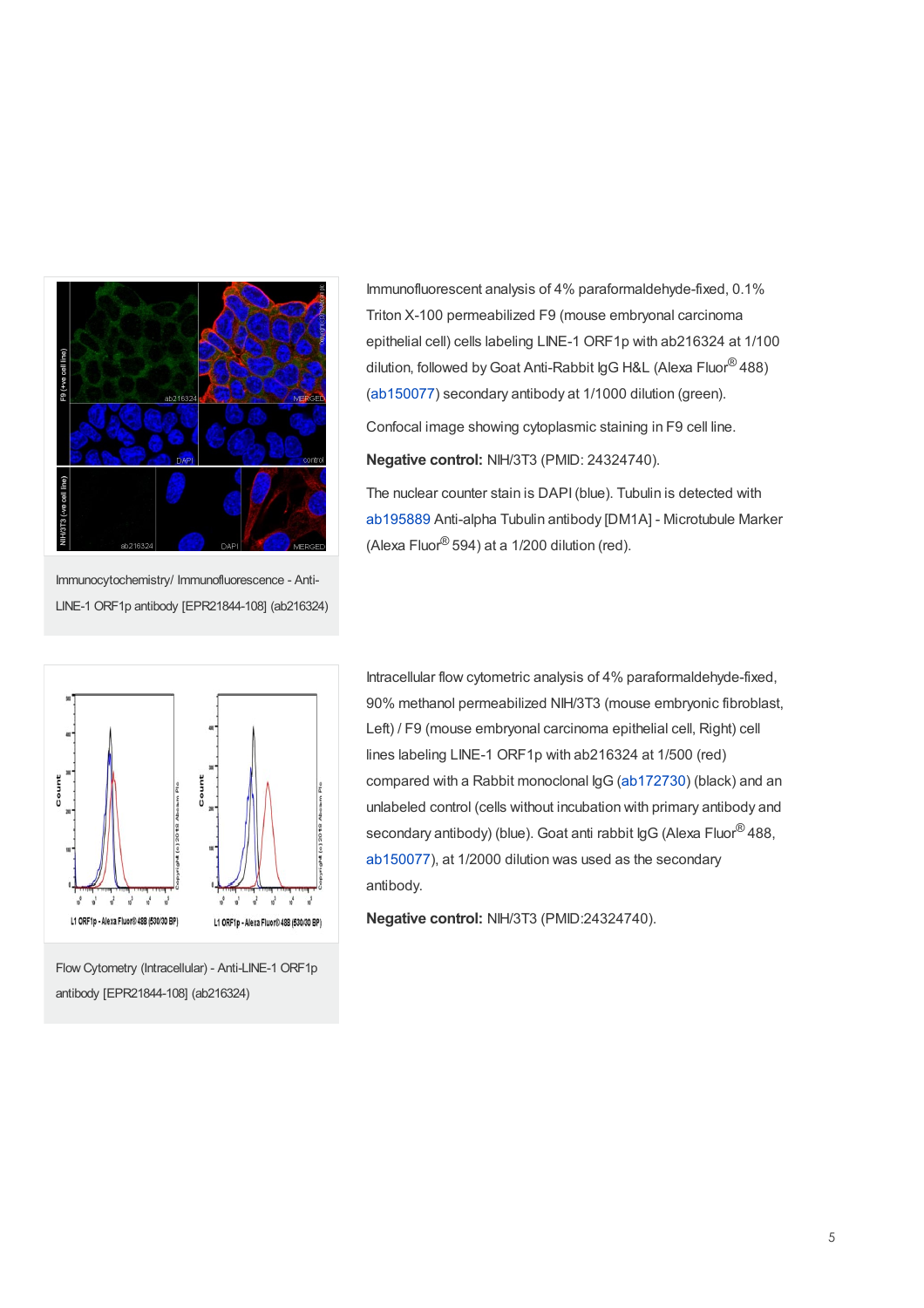



LINE-1 ORF1p was immunoprecipitated from 0.35 mg F9 (mouse embryonal carcinoma epithelial cell) whole cell lysate with ab216324 at 1/30 dilution. Western blot was performed from the immunoprecipitate using ab216324 at 1/1000 dilution. VeriBlot for IP Detection Reagent (HRP) [\(ab131366](https://www.abcam.com/ab131366.html)), was used for detection at 1/5,000 dilution

**Lane 1:** F9 whole cell lysate 10 µg (Input).

**Lane 2:** ab216324 IP in F9 whole cell lysate.

**Lane 3:** Rabbit monoclonal IgG [\(ab172730](https://www.abcam.com/ab172730.html)) instead of ab216324 in F9 whole cell lysate.

Blocking/Dilution buffer: 5% NFDM/TBST. Exposure time: 30 seconds.

**Please note:** All products are "FOR RESEARCH USE ONLY. NOT FOR USE IN DIAGNOSTIC PROCEDURES"

### **Our Abpromise to you: Quality guaranteed and expert technical support**

- Replacement or refund for products not performing as stated on the datasheet
- Valid for 12 months from date of delivery  $\bullet$
- Response to your inquiry within 24 hours